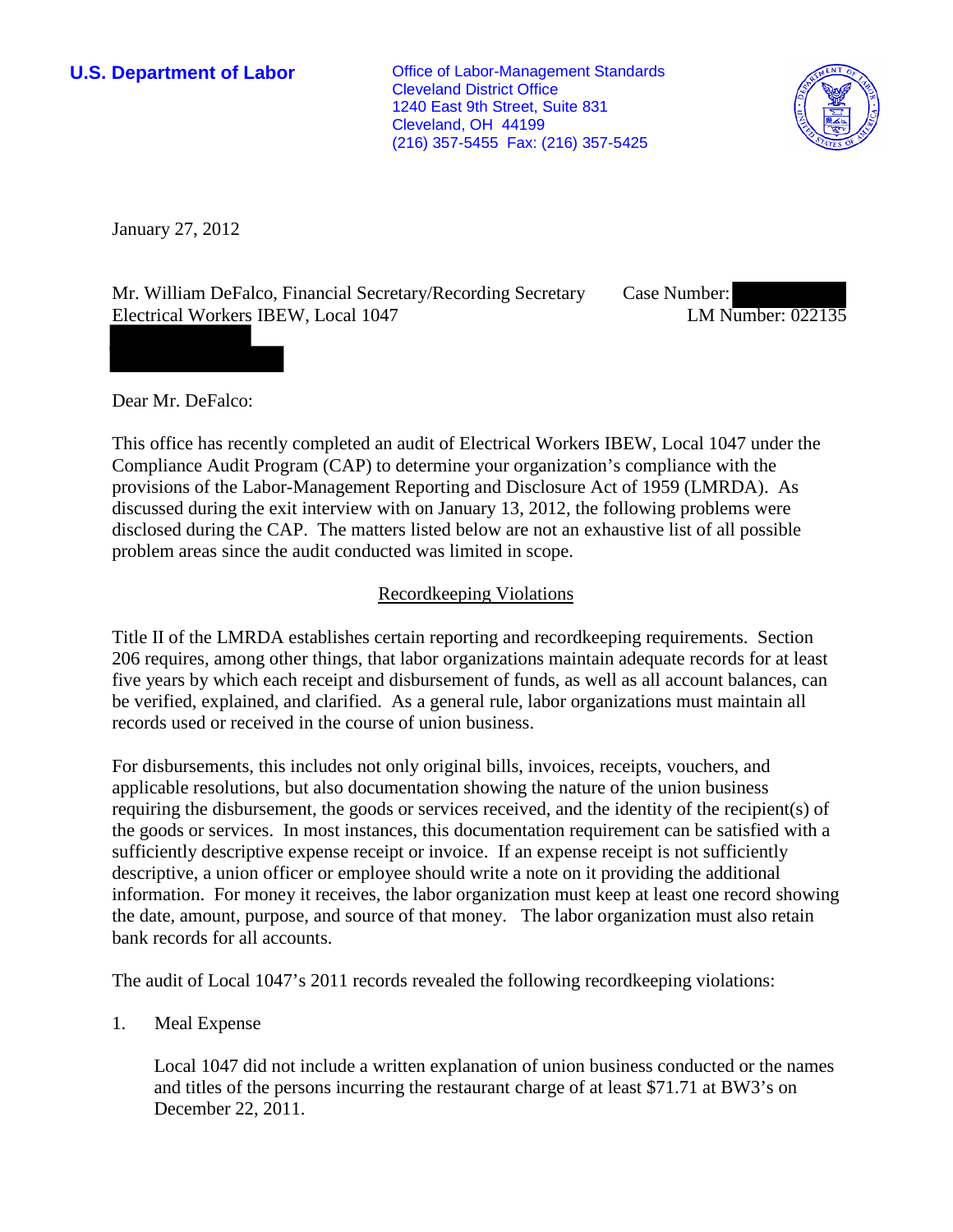Union records of meal expenses must include written explanations of the union business conducted and the full names and titles of all persons who incurred the restaurant charges. Also, the records retained must identify the names of the restaurants where the officers or employees incurred meal expenses.

## 2. Failure to Record Receipt

Local 1047 did not record in its receipts records an employer dues checkoff check received on December 29, 2011 from Grand Truck totaling at least \$46.15. Union receipts records must include an adequate identification of all money the union receives. The records should show the date and amount received, and the source of the money.

Based on your assurance that Local 1047 will retain adequate documentation in the future, OLMS will take no further enforcement action at this time regarding the above violations.

# Reporting Violations

The audit disclosed a violation of LMRDA Section 201(b), which requires labor organizations to file annual financial reports accurately disclosing their financial condition and operations. The Labor Organization Annual Report Form LM-3 filed by Local 1047 for fiscal year ending December 31, 2011, was deficient in that:

# Disbursements to Officers

Local 1047 did not include some reimbursements to Local Chairman Thomas Szuch totaling at least \$229.16 in the amounts reported in Item 24 (All Officers and Disbursements to Officers). It appears the union erroneously reported these payments in Item 54.

The union must report most direct disbursements to Local 1047 officers and some indirect disbursements made on behalf of its officers in Item 24. A "direct disbursement" to an officer is a payment made to an officer in the form of cash, property, goods, services, or other things of value. See the instructions for Item 24 for a discussion of certain direct disbursements to officers that do not have to be reported in Item 24. An "indirect disbursement" to an officer is a payment to another party (including a credit card company) for cash, property, goods, services, or other things of value received by or on behalf of an officer. However, indirect disbursements for temporary lodging (such as a union check issued to a hotel) or for transportation by a public carrier (such as an airline) for an officer traveling on union business should be reported in Item 48 (Office and Administrative Expense).

I am not requiring that Local 1047 file an amended LM report for 2011 to correct the deficient items, but Local 1047 has agreed to properly report the deficient items on all future reports it files with OLMS.